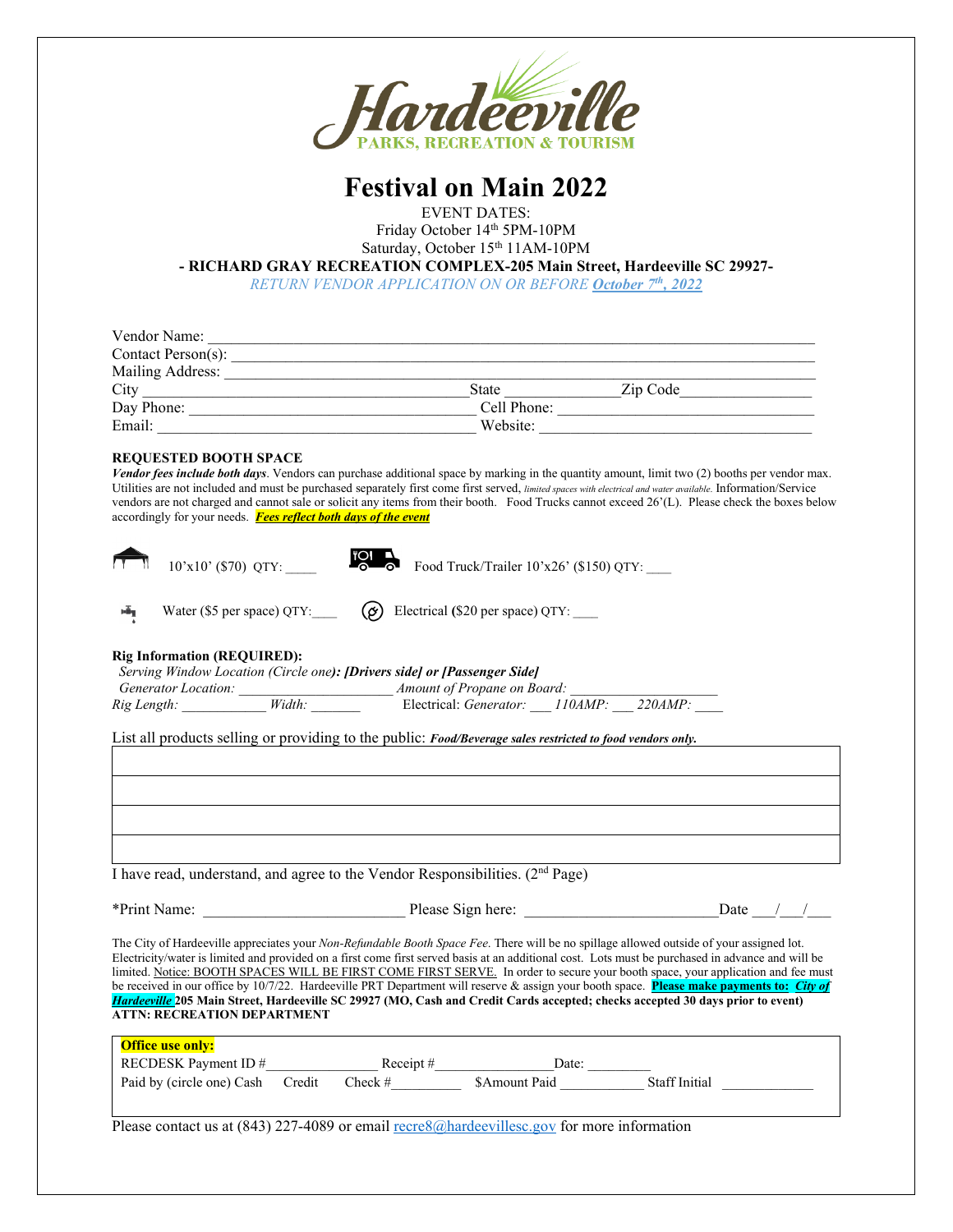

### *Festival on Main 2022 Vendor responsibilities*

*Date: Friday, October 14th, 2022, Date: Saturday, October 15th, 2022 Operational Hours:* 5:00 *pm to 10:00 pm*<br>
Set up – 3PM-5PM; inspections start 4PM<br>
Set up – 8AM-10AM; inspections start 4PM Set up – 8AM-10AM; inspections start 10AM

-All food vendors are required to obtain any SCDHEC permits (if applicable) for operation and adhere to SC rules and regulations for Special Events. If you have questions regarding food services and if you have questions about being registered with SC Dept of Revenue please contact<https://dor.sc.gov/event-guide> [https://www.scdhec.gov/ea](https://www.scdhec.gov/ea-regional-offices/jasper-regional-offices)[regional-offices/jasper-regional-offices](https://www.scdhec.gov/ea-regional-offices/jasper-regional-offices)

-All warming devices must be UL listed.

-Each 10X10 space that has warming devices is required to have (1) 10lb. ABC dry chemical fire extinguisher that has been inspected and dated or (1) 25lb. C02 extinguisher. Fryers cannot be under tents and require Class K extinguisher.

-All booths must be compliant with Fire safety codes and regulations for the City of Hardeeville. If you have questions, call the City of Hardeeville Fire Marshall at (843) 473-9093.

-All booths must be completely operational and ready for inspections by 4PM (Friday) and by 10AM (Saturday)

-All vehicles must be removed from the event area and parked in public parking area before 4PM Friday and Saturday 10AM. (Due to safety precautions, no vehicles will be allowed to move in or out of event area during the hours of 5PM to 10PM Friday and 11AM-10PM Saturday). Vendors are subject to Fire Marshall, SCDHEC, and SCDEPTOFREVENUE Inspections.

-Tear down: 10PM to 11PM – vendor booths must be dismantled and removed from the area no later than 11PM.

-All vendor booths must remain operational and staffed during the event's Hours of Operation PER DAY

-Though security will be provided for this event, each vendor is responsible for their own booth/space security, risk of loss and damage, and theft is owner responsibility, not the City. Upon signing this application, you agree to; not hold the City liable for damages for personal injuries, damages to personal properties, damages to your properties, or death of any person(s). You hereby indemnify and hold the City harmless from any and all claims, demands, judgments, losses, and expenses, including reasonable attorney's fees, arising out of or resulting from your activities of participation in the festival, its employees, agents, spectators, or officers.

-Vendors are responsible for cleaning their own booth space upon closing. Each space must be in a ("As you found it" condition when you vacate your booth space after the event). Booth Space must be garbage and debris free upon vacating your assigned space. **All gray water and cooking debris materials should be disposed in accordance with SCDHEC.**

-Vendors are responsible for bringing their own canopies, tables, and equipment. Canopy must be secured and capable of withstanding wind or changes in weather.

-Vendors are responsible for reporting sales/taxes they may collect as required by SCDOR.

-Vendor is responsible for preparing for inclement weather conditions.

-There is NO REFUND on booth spaces. Upon signing your application, you're agreeing to terms of this agreement with the City of Hardeeville. We do not refund fees for failure to observe rules and regulations set forth by the City, SCDHEC guidelines, Fire Safety Codes, SC Dept of Revenue etc.

-You agree not to sell or share your booth space with any  $3<sup>rd</sup>$  Parties.

-All Vendors will perform in a professional manner, and will be courteous to all event guests, participating vendors, and volunteers.

-The City of Hardeeville Staff, its agents, and security have the right to ask guests and vendors to leave at any time.

Please Sign Here: **Date: Date:**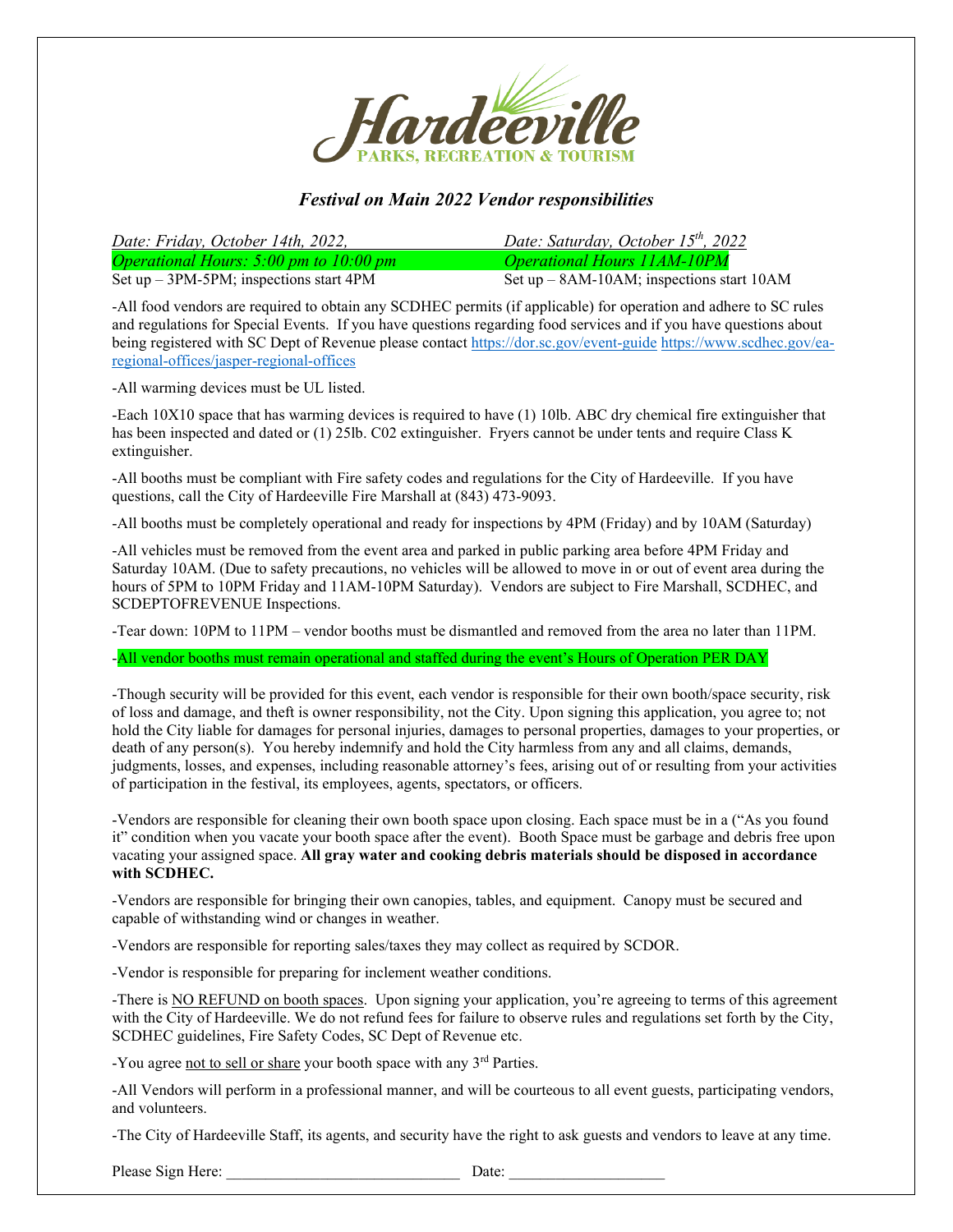

# **FOOD TRUCK SAFETY**



NFPA code references are provided at the end of each item. The red keys correspond to the NFPA food truck safety diagram. For more detailed information, see NFPA 1 and Annex B in NFPA 96.

#### **General Safety Checklist**

- □ Obtain license or permits from the local authorities. [1:112.8(a)] G1
- □ Ensure there is no public seating within the mobile food truck [1:50.71.6.3] G2 □ Check that there is a clearance of at least 10 ft away from buildings,
- structures, vehicles, and any combustible materials. [96:7.8.2; 96:7.8.3 for carnivals only] G3
- D Verify fire department vehicular access is provided for fire lanes and access roads. [1:18.2.4] G4
- □ Ensure clearance is provided for the fire department to access fire hydrants and access fire department connections. [1:13.1.3; 1:13.1.4; 1:13.1.5] G5
- □ Check that appliances using combustible media are protected by an approved fire extinguishing system. [96:10.1.2] G6
- $\square$  Verify portable fire extinguishers have been selected and installed in kitchen cooking areas in accordance with NFPA 10. [96:10.9.3] G7a
- T Where solid fuel cooking appliance produce grease-laden vapors, make sure the appliances are protected by listed fire-extinguishing equipment. [96:14.71] G7b
- Ensure that workers are trained in the following: [96:B.15.1]: G8  $\square$  Proper use of portable fire extinguishers and extinguishing systems  $[10:1.2]$  G8a
	- □ Proper method of shutting off fuel sources [96:10.4.1] G8b  $\square$  Proper procedure for notifying the local fire department [1:10.14.9 for
	- carnivals only] GBc
	- □ Proper procedure for how to perform simple leak test on gas connections [58:6.16, 58:6.17] G8d

@ 2018 National Fire Probection Association